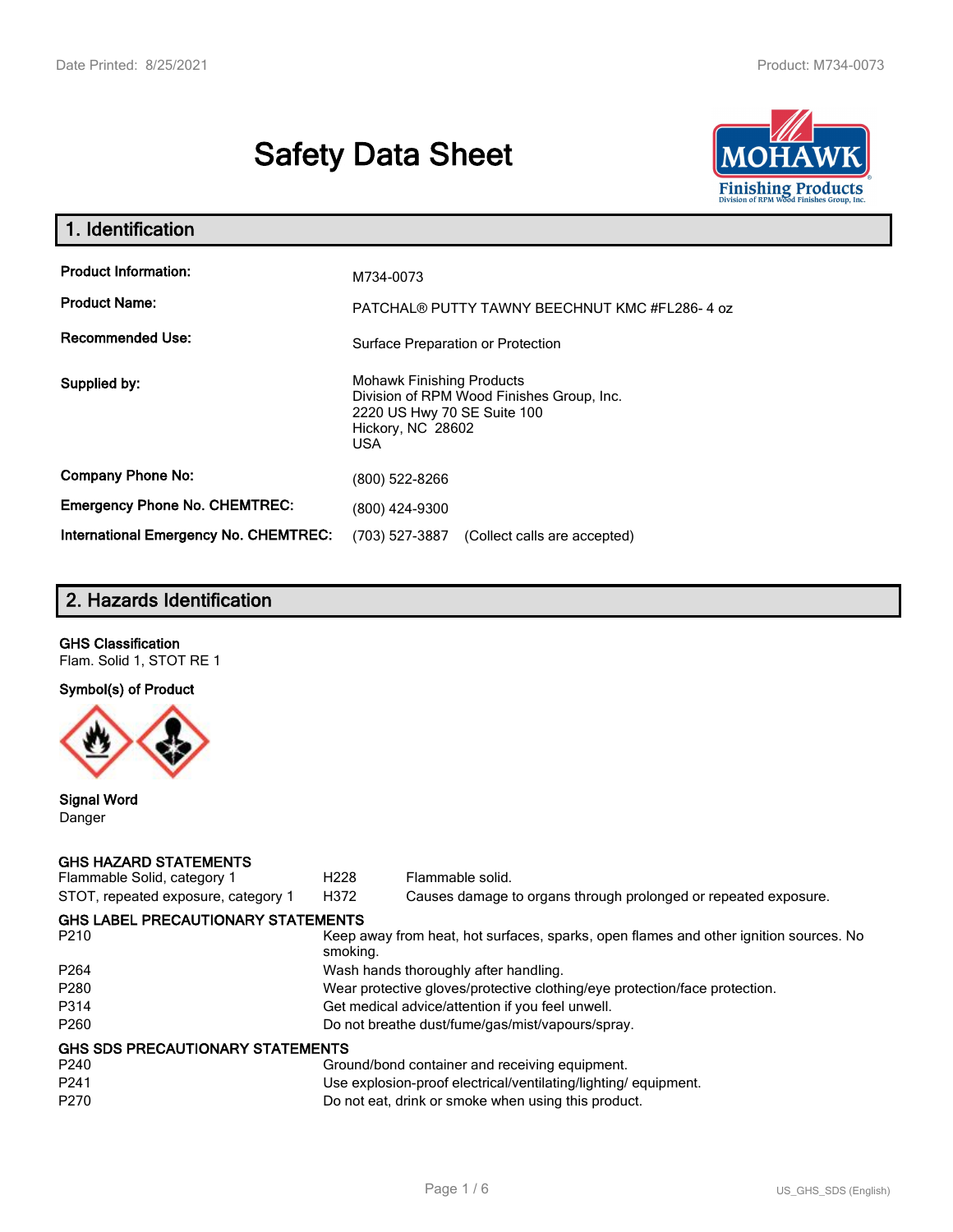# **3. Composition/Information on ingredients**

| <b>Chemical Name</b>            | CAS-No.    | Wt. %      | <b>GHS Symbols</b> | <b>GHS Statements</b> |
|---------------------------------|------------|------------|--------------------|-----------------------|
| crystalline silica              | 14808-60-7 | 40-55      | No Information     | No Information        |
| aliphatic petroleum distillates | 64742-88-7 | $10 - 25$  | GHS07-GHS08        | H304-332-372          |
| aliphatic petroleum distillates | 64742-47-8 | $2.5 - 10$ | GHS07-GHS08        | H304-332              |
| modified complex hydrocarbon    | 64742-60-5 | $2.5 - 10$ | GHS07              | H332                  |
| mixed glycercides               | 68308-54-3 | $2.5 - 10$ | No Information     | No Information        |
| polyethylene wax                | 8002-74-2  | $2.5 - 10$ | GHS07              | H332                  |

The exact percentage (concentration) of ingredients is being withheld as a trade secret.

The text for GHS Hazard Statements shown above (if any) is given in the "Other information" Section.

# **4. First-aid Measures**



FIRST AID - EYE CONTACT: IF IN EYES: Rinse cautiously with water for several minutes. Remove contact lenses, if present and easy to do. Continue rinsing. If eye irritation persists: Get medical advice/attention.

FIRST AID - SKIN CONTACT: IF ON SKIN: Gently wash with plenty of Soap and Water. If skin irritation occurs: Get medical advice/ attention.

FIRST AID - INGESTION: IF SWALLOWED: rinse mouth. Do NOT induce vomiting. IF exposed or if you feel unwell: Call a POISON CENTER or doctor/physician.

FIRST AID - INHALATION: IF INHALED: If breathing is difficult, remove victim to fresh air and keep at rest in a position comfortable for breathing. IF exposed or if you feel unwell: Call a POISON CENTER or doctor/physician.

# **5. Fire-fighting Measures**

**SPECIAL FIREFIGHTING PROCEDURES:** Evacuate all persons from the fire area to a safe location. Move non-burning material, as feasible, to a safe location as soon as possible. Fire fighters should be protected from potential explosion hazards while extinguishing the fire. Wear self-contained breathing apparatus (SCBA) and full fire-fighting protective clothing. Thoroughly decontaminate all protective equipment after use. Containers of this material may build up pressure if exposed to heat (fire). Use water spray to cool fire-exposed containers. Use water spray to disperse vapors if a spill or leak has not ignited. This precaution will help prevent the accumulation of an explosive vapor-air mixture after the initial fire is extinguished.

**FIREFIGHTING EQUIPMENT:** This is a NFPA/OSHA flammable solid. Follow NFPA 400, Chapters 5 and 13 for fire protection and fire suppression. Use a dry chemical, carbon dioxide, or similar ABC fire extinguisher for incipient fires. Water may be used to cool and prevent rupture of containers that are exposed to heat from fire.

# **6. Accidental Release Measures**

#### **ENVIRONMENTAL MEASURES:** No Information

**STEPS TO BE TAKEN IN CASE MATERIAL IS RELEASED OR SPILLED:** Follow personal protective equipment recommendations found in Section VIII. Personal protective equipment needs must be evaluated based on information provided on this sheet and the special circumstances created by the spill including; the material spilled, the quantity of the spill, the area in which the spill occurred, and the training and the expertise of employees in the area responding to the spill. Never exceed any occupational exposure limits. Shut off ignition sources; including electrical equipment and flames. Do not allow smoking in the area. Do not allow the spilled product to enter public drainage system or open waterways.

## **7. Handling and Storage**



**HANDLING:** Avoid inhalation and contact with eyes, skin, and clothing. Wash hands thoroughly after handling and before eating or drinking. In keeping with safe handling practices, avoid ignition sources (smoking, flames, pilot lights, electrical sparks); ground and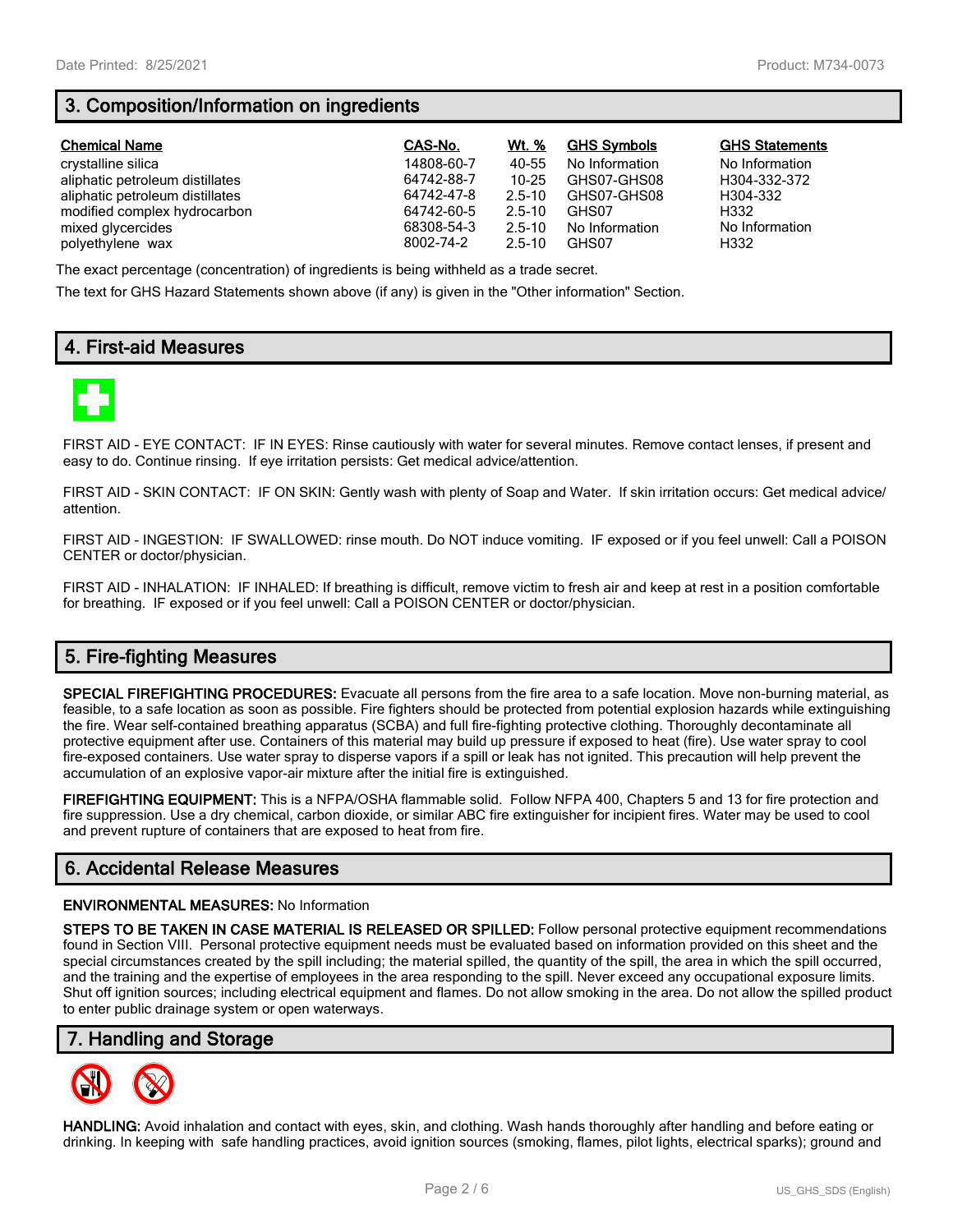bond containers when transferring the material to prevent static electricity sparks that could ignite vapor and use spark proof tools and explosion proof equipment. Empty containers may retain product residue or vapor. Do not pressurize, cut, weld, braze, solder, drill, grind, or expose container to heat, flame, sparks, static electricity, or other sources of ignition. Any of these actions can potentially cause an explosion that may lead to injury.

**STORAGE:** Keep containers closed when not in use. Store in cool well ventilated space away from incompatible materials.

## **8. Exposure Controls/Personal Protection**

| Ingredients with Occupational Exposure Limits |                      |                       |                     |                         |  |  |
|-----------------------------------------------|----------------------|-----------------------|---------------------|-------------------------|--|--|
| <b>Chemical Name</b>                          | <b>ACGIH TLV-TWA</b> | <b>ACGIH-TLV STEL</b> | <b>OSHA PEL-TWA</b> | <b>OSHA PEL-CEILING</b> |  |  |
| crystalline silica                            | $0.025$ mg/m3        | N.D.                  | $50 \mu q/m3$       | N.D.                    |  |  |
| aliphatic petroleum distillates               | N.D.                 | N.D.                  | N.D.                | N.D.                    |  |  |
| aliphatic petroleum distillates               | N.D.                 | N.D.                  | N.D.                | N.D.                    |  |  |
| modified complex hydrocarbon                  | N.D.                 | N.D.                  | N.D.                | N.D.                    |  |  |
| mixed glycercides                             | N.D.                 | N.D.                  | N.D.                | N.D.                    |  |  |
| polyethylene wax                              | $2$ mg/m $3$         | N.D.                  | N.D.                | N.D.                    |  |  |

**Further Advice: MEL = Maximum Exposure Limit OES = Occupational Exposure Standard SUP = Supplier's Recommendation Sk = Skin Sensitizer N.E. = Not Established N.D. = Not Determined**

#### **Personal Protection**



**RESPIRATORY PROTECTION:** In case of insufficient ventilation wear suitable respiratory equipment.

**SKIN PROTECTION:** Wear chemical resistant footwear and clothing such as gloves, an apron or a whole body suit as appropriate.



**EYE PROTECTION:** Safety glasses



**OTHER PROTECTIVE EQUIPMENT:** No Information



**HYGIENIC PRACTICES:** It is good practice to avoid contact with the product and/or its vapors, mists or dust by using appropriate protective measures. Wash thoroughly after handling and before eating or drinking.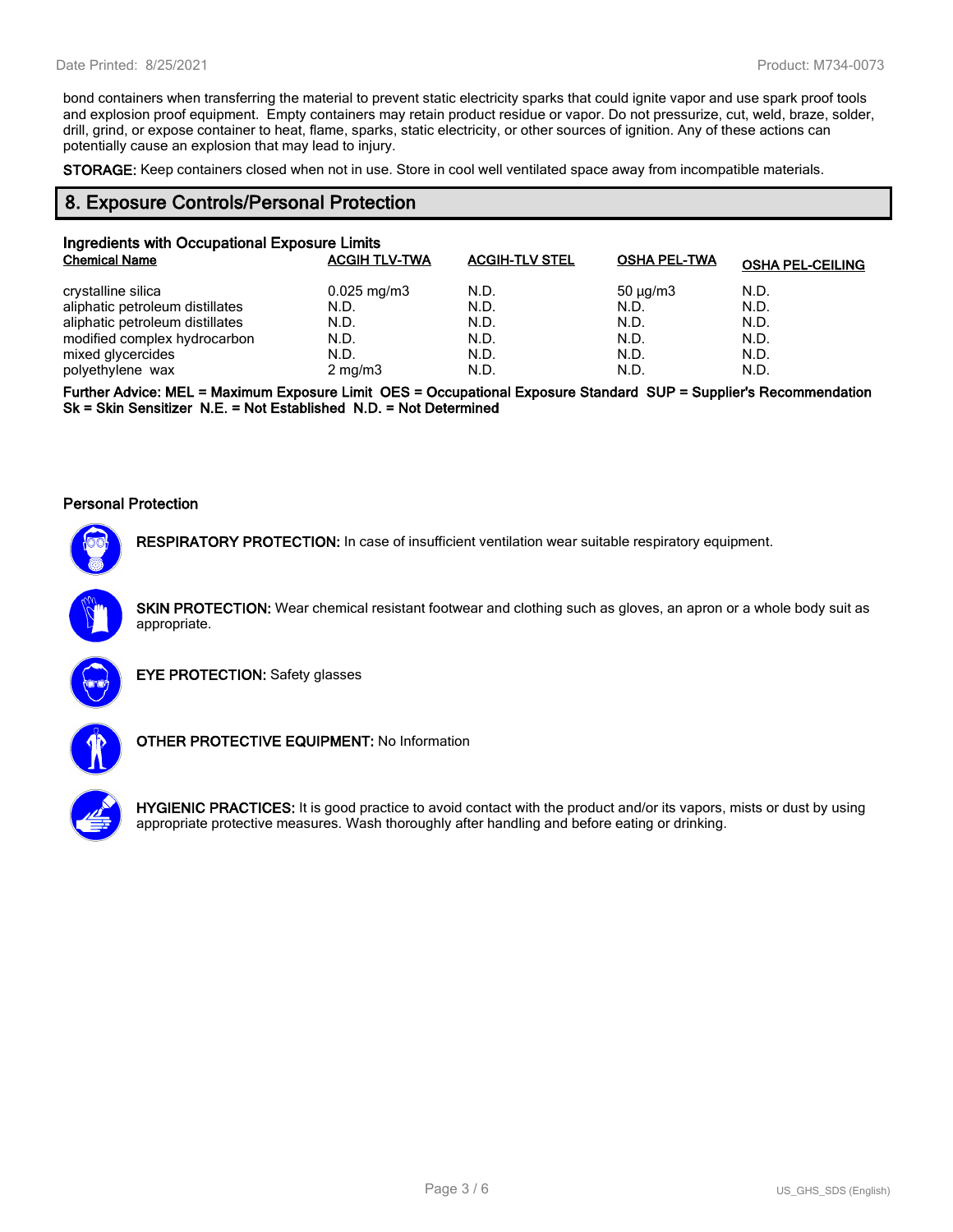**N.I. = No Information**

# **9. Physical and Chemical Properties**

| Appearance:                    | Solid                            | <b>Physical State:</b>                      | <b>SOLID</b>   |
|--------------------------------|----------------------------------|---------------------------------------------|----------------|
| Odor:                          | Oily Hydrocarbon                 | <b>Odor Threshold:</b>                      | Not determined |
| Density, g/cm3:                | 1.253                            | pH:                                         | Not determined |
| Freeze Point, °F:              | Not determined                   | Viscosity:                                  | Not determined |
| <b>Solubility in Water:</b>    | Not determined                   | Partition Coefficient, n-octanol/<br>water: | Not determined |
| Decomposition temperature, °F: | Not determined                   | <b>Explosive Limits, %:</b>                 | Not determined |
| Boiling Range, °F:             | Not determined                   | Flash Point, °F:                            | 120 °F         |
| Combustibility:                | <b>Supports Combustion</b>       | Auto-Ignition Temperature, °F:              | Not determined |
| <b>Evaporation Rate:</b>       | <b>Faster than Diethyl Ether</b> | Vapor Pressure, mmHg:                       | Not determined |
| <b>Vapor Density:</b>          | Not determined                   |                                             |                |

# **10. Stability and reactivity**

**STABILITY:** Stable under normal conditions.

**CONDITIONS TO AVOID:** Heat, flames and sparks.

**INCOMPATIBILITY:** Acids, Bases, Oxidizing agents

**HAZARDOUS DECOMPOSITION PRODUCTS:** Not determined.

# **11. Toxicological information**

**Practical Experiences**

**EMERGENCY OVERVIEW:** No Information

**EFFECT OF OVEREXPOSURE - EYE CONTACT:** No Information

**EFFECT OF OVEREXPOSURE - INGESTION:** No Information

**EFFECT OF OVEREXPOSURE - INHALATION:** No Information

**EFFECT OF OVEREXPOSURE - SKIN CONTACT:** No Information

**CARCINOGENICITY:** No Information

**PRIMARY ROUTE(S) OF ENTRY:**

#### **Acute Toxicity Values The acute effects of this product have not been tested. Data on individual components are tabulated below**

| CAS-No.    | <b>Chemical Name</b>            | Oral LD50       | Dermal LD50                     | Vapor LC50   |
|------------|---------------------------------|-----------------|---------------------------------|--------------|
| 14808-60-7 | crystalline silica              | >5000 mg/kg     | >5000 mg/kg                     | >20 mg/l Rat |
| 64742-88-7 | aliphatic petroleum distillates | >5000 mg/kg Rat | >3000 mg/kg Rabbit >13 mg/L Rat |              |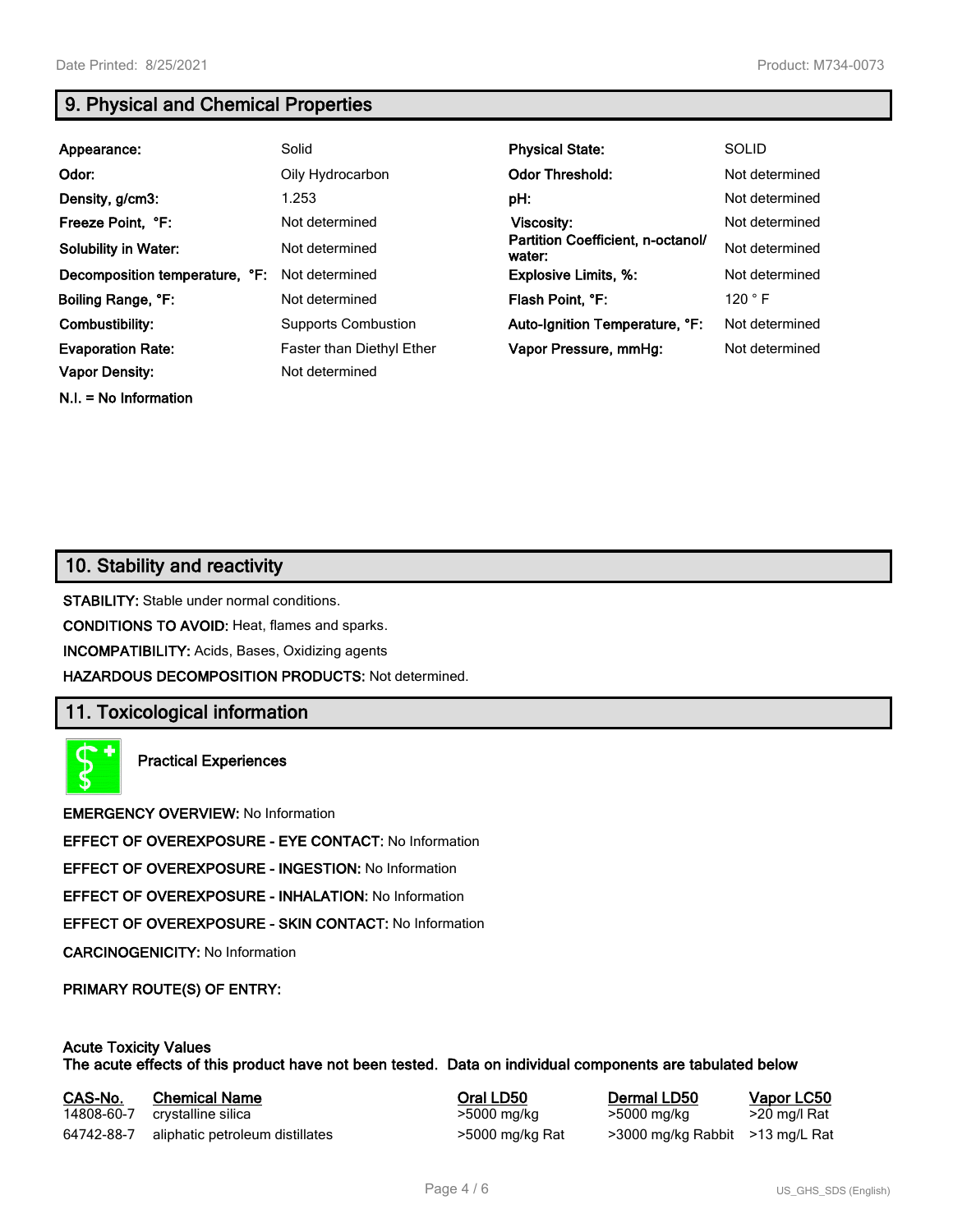|            | 64742-47-8 aliphatic petroleum distillates | >5000 mg/kg Rat | $>$ 2000 mg/kg Rabbit $>$ 13 m |       |
|------------|--------------------------------------------|-----------------|--------------------------------|-------|
| 64742-60-5 | modified complex hydrocarbon               | >5000 mg/kg Rat | $>3600$ mg/kg Rabbit $>20$     |       |
|            | 68308-54-3 mixed glycercides               | >5001           | >5001                          | >20.1 |
| 8002-74-2  | polyethylene wax                           | >3750 mg/kg Rat | $>3600$ mg/kg Rabbit $>14$ m   |       |

| >5000 mg/kg Rat |
|-----------------|
| >5000 mg/kg Rat |
| >5001           |
| >3750 mg/kg Rat |

64742-47-8 aliphatic petroleum distillates >5000 mg/kg Rat >2000 mg/kg Rabbit >13 mg/L Rat  $>3600$  mg/kg Rabbit  $>20$ >3600 mg/kg Rabbit >14 mg/l

#### **N.I. = No Information**

# **12. Ecological information**

**ECOLOGICAL INFORMATION:** Ecological evaluation of this material has not been performed; however, do not allow the product to be released to the environment without governmental approval/permits.

# **13. Disposal Information**

**Product**



**DISPOSAL METHOD:** Waste from this material may be a listed and/or characteristic hazardous waste. Dispose of material, contaminated absorbent, container and unused contents in accordance with local, state, and federal regulations.

**STEPS TO BE TAKEN IN CASE MATERIAL IS RELEASED OR SPILLED:** Follow personal protective equipment recommendations found in Section VIII. Personal protective equipment needs must be evaluated based on information provided on this sheet and the special circumstances created by the spill including; the material spilled, the quantity of the spill, the area in which the spill occurred, and the training and the expertise of employees in the area responding to the spill. Never exceed any occupational exposure limits. Shut off ignition sources; including electrical equipment and flames. Do not allow smoking in the area. Do not allow the spilled product to enter public drainage system or open waterways.

# **14. Transport Information**

**SPECIAL TRANSPORT PRECAUTIONS:** No Information

**DOT:** NOT RESTRICTED

**IATA:** NOT RESTRICTED

**IMDG:** NOT RESTRICTED

# **15. Regulatory Information**

## **U.S. Federal Regulations:**

## **CERCLA - SARA Hazard Category**

This product has been reviewed according to the EPA 'Hazard Categories' promulgated under Sections 311 and 312 of the Superfund Amendment and Reauthorization Act of 1986 (SARA Title III) and is considered, under applicable definitions, to meet the following categories:

Fire Hazard, Chronic Health Hazard

## **SARA SECTION 313**

This product contains the following substances subject to the reporting requirements of Section 313 of Title III of the Superfund Amendment and Reauthorization Act of 1986 and 40 CFR part 372:

No Sara 313 components exist in this product.